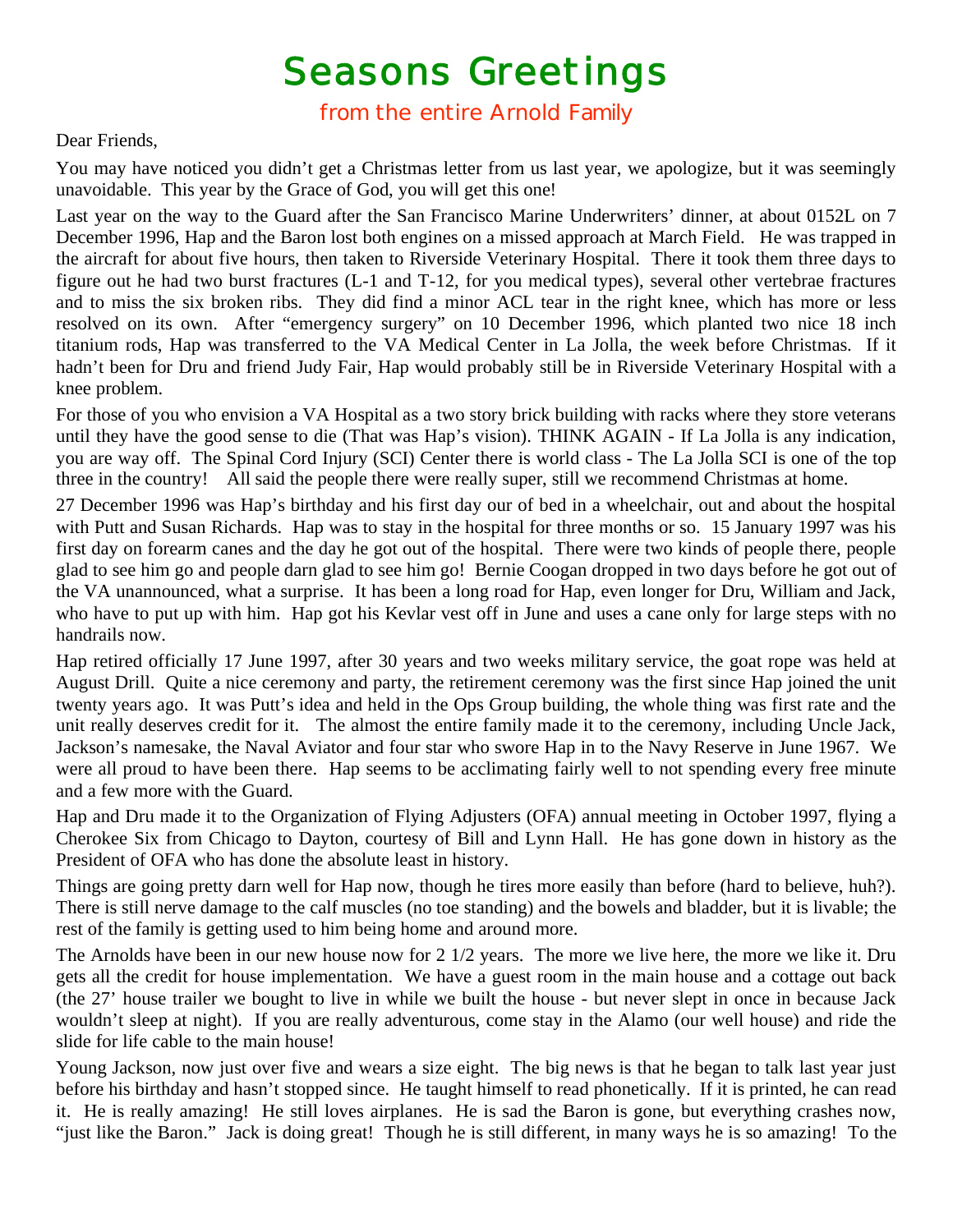teacher at school reading aloud to the class, "That does not say snake, it says boa constrictor." There is no end of Jack stories.

William is in his second year of High School and is doing pretty darn well. His grades are all right, sports kind of went away when he hurt his knee in Lacrosse. William is still serving as an acolyte in our small Anglican Church. Even though he is at times a teenager, most of the time, he is still the "Rodo." Joan Jeffery still brings the English comics, he still stays up too late reading them. So far at least, Mom and Dad haven't gotten dumb yet. He and Hap (mostly the Rodo) have put together a nice shooting range at the house where he can now practice regularly at home with his air rifle and pistol, as well as CB Caps. Good thing, because it will be sometime before Hap can make it to Monarch Flats where we shoot our real guns with live ammo.

Dru has been fully employed as a nurse for Hap and taking care of Jack, she kind of dropped out of the PACU at Balboa Naval Hospital San Diego. She is now in her second year as the Editor of Jack's PTA Newspaper. Being in charge of all our medical care, she has become quite a Web-Geek. You can't hide much in the way of information from her.

No baby rats anymore at our home, they have all passed on. We don't seem to be able to bring others into our lives yet. Their spirit lives on in the Gang of Many whose names you see at the end of the letter. These are various and assorted fabric based life-forms who in outward appearance vaguely resemble different species, but are all rodents at heart, as in pigrat, sharkrat, tigerrat and even the occasional rat-rat.

Hap's Mom, Delna, is doing very well. Not too many trips this year, too much time worrying about Hap. She did make it to Hawaii, where she fell in love with a condo. Guess she will be spending some time there. She is back in to horses, bought a new trailer and is looking for a nice trail horse. Anyone with a nice stable trail horse they would like to sell? Must go when told to go and even more important, stop when told to stop.

Dru's, Ginny Propps, was staying with us for a few months. She has moved back to the Rancho Cucamonga area and is living near her old house. Ginny decided she would rather live on her own than with us. She gets down to see us about once a month now.

The big news for Brother Bruce and wife Lorena is Lorena has started a pewter importing business, Ante Gifts, which appears to be up and running. Their daughter, Megan, is walking and talking up a storm. Once again we had Thanksgiving at their home, not as many people there as the last couple of years, but Bruce's gravy was great as usual.

Brother Tuck, wife Robie and daughter Alison seem to have a handle on their avocado forest which has sprouted back well after grafting. Robie's job teaching Art at Valhalla High School has been going very well. Ali seems to be really be enjoying school. The entire family is in to horses now. Tuck has been accepted by the Los Senderos riding group, no small honor, and is having a great time.

Despite predictions of doom and gloom, sister Jacquie and her radio station in Oakland are still doing well. She and her friend Becky are due down at Christmas this year.

For the seventh year in a row in October, and for a change not on Hap's drill (but while we were off to OFA) as always, our excellent friends from the RAF, Bob and Kay Denton, came to visit from the UK. Each year they say it their last trip, each year we welcome them back. This time they spent more time in San Diego than before, though we never seem to see enough of them. Finally, Dru got Kay to show us the secrets of curry. It was great to visit with them, they are the absolute best guests and tourists.

The Aviation and Marine insurance and accident investigation business is doing well, we now have six offices, San Diego, Long Beach, Phoenix, San Francisco, Honolulu and Pago Pago, American Samoa. Office travel has been very light for Hap, one trip to San Francisco in February and another in December and the annual OFA meeting, this time in Dayton, Ohio. He is finally a Past President of the Organized Flying Adjusters, the office to which he has been aspiring for some time.

The Guard is a dot! After just over 30 years, Hap is finally retired. It was a great time and he misses it; but it is nice to be home weekends, even if it is hard to move. If you want more on that, ask.

The Baron is deceased, Hap is alive. He is waiting for his medical back from Oklahoma City and looking for a Skymaster, either a 336 or a T337 - ideas?